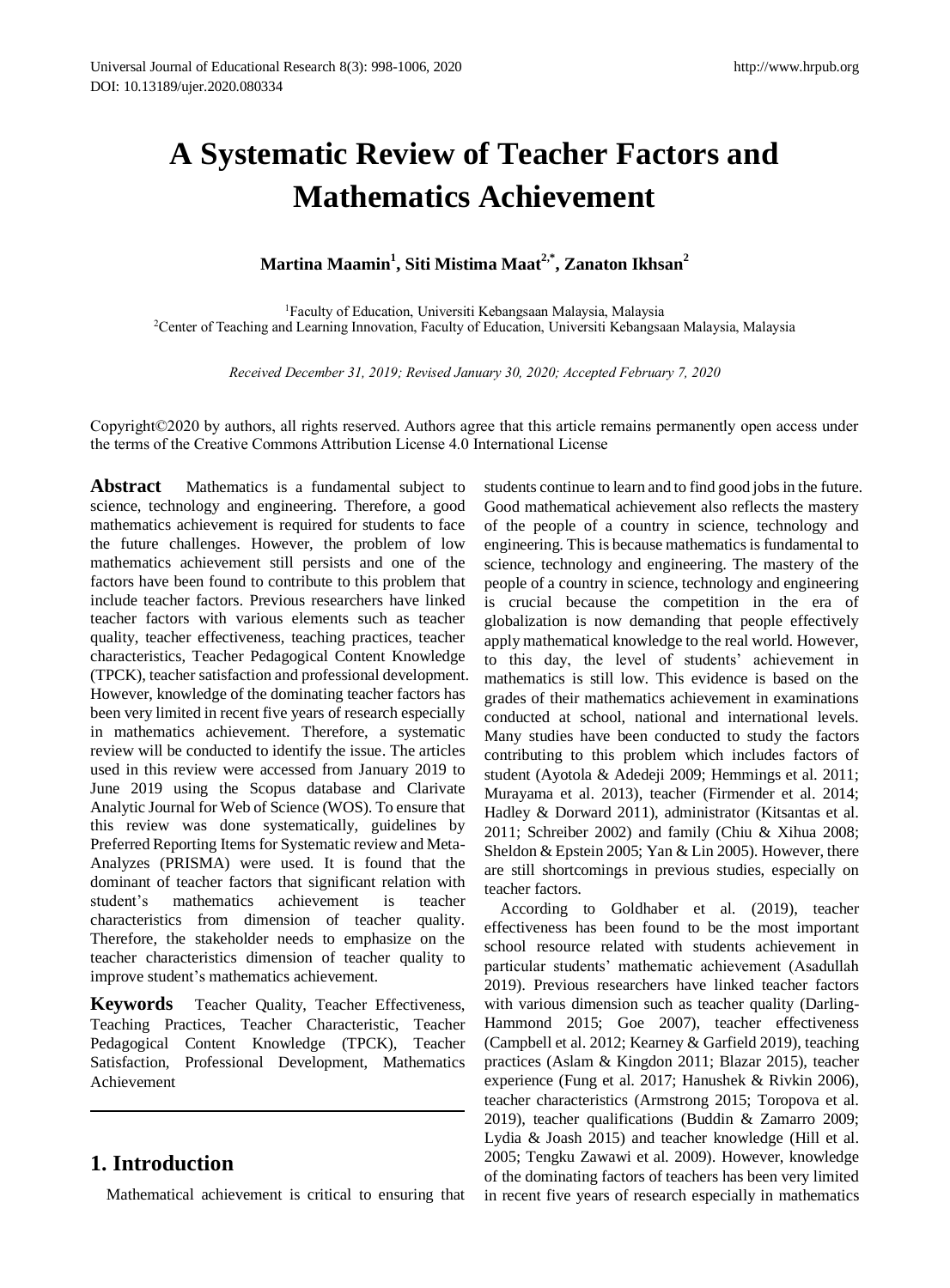achievement. It is important to identify dominating factors of teachers in student's mathematic achievement. This is because from the information, the stakeholders can make effective plans for improving student's mathematics achievement. Therefore, the purpose of this review is to identify the dominating teacher factors in student's mathematics achievement. This systematic review was conducted in accordance with the guidelines issued by Preferred Reporting Items for Systematic review and Metaanalyzes (PRISMA).

# **2. Materials and Methods**

Line guidance issued by PRISMA was used to conduct a systematic review on teacher factors and mathematics achievement. Article sources were derived from Scopus and Web of Science (WOS) considering some of the conditions set by the steps of the review process (identification, screening and eligibility) as well as data abstraction and analysis.

## **2.1. PRISMA**

This review was guided by the PRISMA Statement (Preferred Reporting Items for Systematic reviews and Meta-Analyses). According to Sierra-Correa and Cantera Kintz (2015), it offers three unique advantages which are 1) defining clear research questions that permits a systematics research, 2) identifying inclusion and exclusion criteria and 3) attempting to examine large database of scientific literature in a defined time. The PRISMA Statement allows for rigorous search of terms related to teacher quality and student achievement.

#### **2.2. Resources**

The review depends on two main journal database – Scopus and Web of Science (WoS). WoS is a vigorous database consisting of > 33,000 journals with coverage of over 256 disciplines including subjects related to environmental studies, social issues, interdisciplinary social science and planning and development. WOS includes over 100 years of extensive back file and citation data, stable by Clarivate Analytics and grad them by three separate measures: citations, paper and citations per-paper.

Second database used in this review is Scopus. It had abstract and citation database of peer-review literature with more than 22,800 journals from 5000 publishers worldwide. Scopus can also be found in diverse subject areas such as social sciences, environmental science and biological science and agriculture.

#### **2.3. Eligibility and Exclusion Criteria**

Reviewers have identified several eligibility and exclusion criteria. Firstly, note to literature type which only journal articles are selected which means books, book series, book chapters and conference proceeding are excluded. Second, with regards to avoid any distraction and difficulty in translating, the searching attempt excluded the non-English publication and extracted only on articles published in English. Thirdly, regarding to timeline, a period of 5 years is selected (between 2015 and 2019), an acceptable period of time to examine the growth of research and related publications. As the review process focused on element of teacher factors towards mathematics achievement, indexed articles in social sciences based are selected, which means, articles issued in hard science index (Science Citation Indexed Expanded) are excluded.

#### **2.4. Systematic Review Process**

Four phases were engaged with the systematic review process. The survey procedure was performed in January 2019. The primary stage recognized keywords were utilized in the research process. Depending on past investigations, thesaurus, catchphrases comparative which were identified with teacher factors and mathematics achievement were used (Table 2). At this stage, after cautious screening, two copies of articles were expelled. The subsequent stage was screening, at this stage, out of 709 articles qualified to be checked on, an aggregate of 203 articles were evacuated. The third stage is eligibility, where the full articles were obtained. After cautious assessment, an aggregate of 45 articles were avoided as some did not concentrate on inland cultivating networks, were not experimental articles, did not canter on adjustment rehearses or did not concentrate on teacher factors and mathematics achievement. The last phase of survey brought about a sum of 40 articles that were utilized for the subjective examination (see Fig. 1).

**Table 1.** The inclusion and exclusion criteria

| Criterion       | Eligibility                 | Exclusion                                                                                  |  |  |  |  |
|-----------------|-----------------------------|--------------------------------------------------------------------------------------------|--|--|--|--|
| Literature type | Journal (research articles) | Journals (systematic review), book series, book, chapter in book, conference<br>proceeding |  |  |  |  |
| Language        | English                     | Non-English                                                                                |  |  |  |  |
| Time line       | Between 2015 and 2019       | < 2015                                                                                     |  |  |  |  |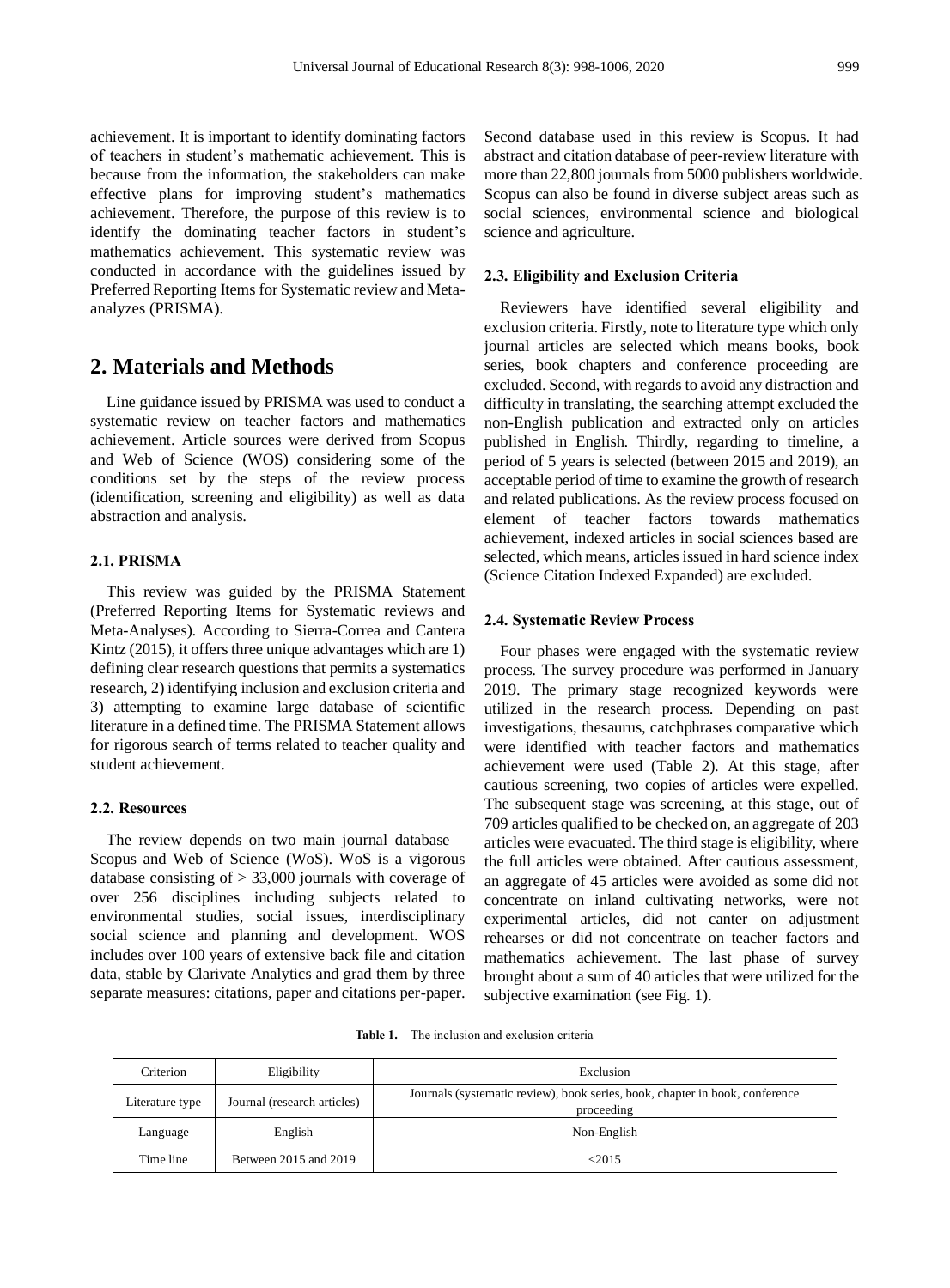|  |  |  | <b>Table 2.</b> The search string used for the systematic review process. |  |  |  |  |  |  |  |  |
|--|--|--|---------------------------------------------------------------------------|--|--|--|--|--|--|--|--|
|--|--|--|---------------------------------------------------------------------------|--|--|--|--|--|--|--|--|

| Databases      | Keywords used                                                                                                                                                                                        |
|----------------|------------------------------------------------------------------------------------------------------------------------------------------------------------------------------------------------------|
| Scopus         | TITTLE-ABS- KEY(("teacher* quality" OR "teacher*qualifications" OR "teacher* characteristics" OR<br>"teacher* practices" OR "teacher* effectiveness") AND ("mathematics achievement" OR "mathematics |
|                | performances" OR "students achievement" OR "students' performance")                                                                                                                                  |
|                | TS=(("teacher* quality" OR "teacher*qualifications" OR "teacher* characteristics" OR "teacher* practices"                                                                                            |
| Web of Science | OR "teacher* effectiveness") AND ("mathematics achievement" OR "mathematics performances" OR                                                                                                         |
|                | "students achievement" OR "students' performance")                                                                                                                                                   |



**Figure 1.** The flow diagram of the study**(Adapted from** Moher et al. 2009)

#### **2.5. Data Abstraction and Analysis**

The rest of the articles were surveyed and examined. Endeavors were focused on explicit investigations that reacted to the figured inquiries. The information was removed by perusing the edited compositions first where at that point are the full articles (top to bottom) to recognize fitting topics and sub-subjects. Subjective examination was performed utilizing investigation content to associate subjects identified with teacher factors and mathematics achievement. The creators at this point composed subsubjects around the topics built up by typology.

# **3. Results**

The review resulted in seven construct teacher factors. The constructs are teacher quality, teacher effectiveness, teaching practices, teacher characteristics, teacher pedagogical content knowledge, teacher satisfaction and professional development. These constructs and dimension are taken into account based on statements made by the researcher (Table 3). Therefore, there is an overlap of dimension in the constructs of teachers' factors in the explanation. This is because researchers do not specify the teacher factors in their study as teacher quality.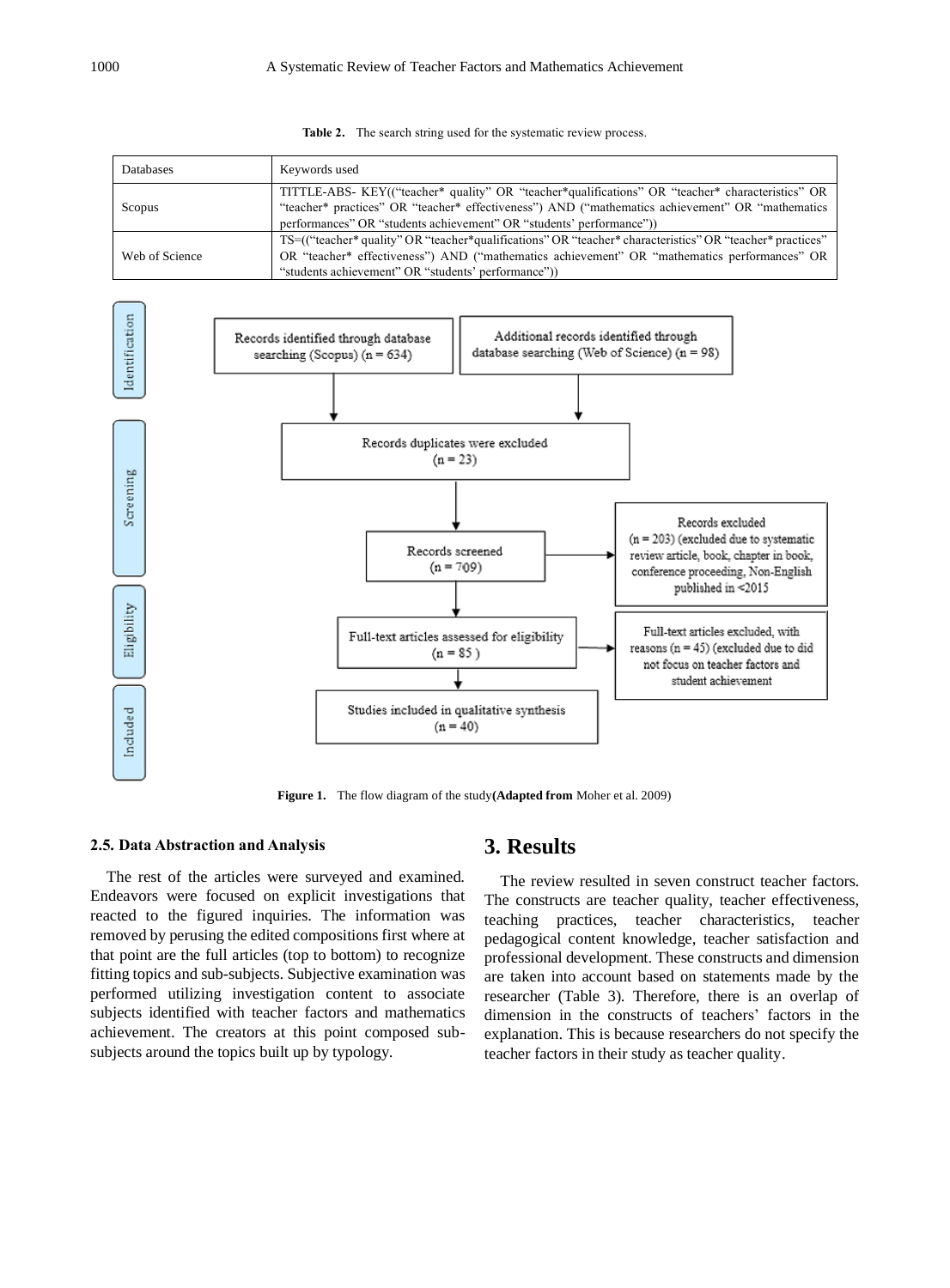| No.            | Authors/countries                 | Main study design | <b>TQ</b> | TE         | TP         | TC        | <b>TPCK</b> | <b>TS</b> | PD         |
|----------------|-----------------------------------|-------------------|-----------|------------|------------|-----------|-------------|-----------|------------|
| $\mathbf{1}$   | Bhai and Horoi (2019)             | QN                | $\sqrt{}$ |            |            |           |             |           |            |
| $\mathbf{2}$   | O'Dwyer et al. (2015)             | QN                |           |            | $\sqrt{}$  |           |             |           |            |
| 3              | Kearney and Garfield (2019)       | QN                |           | $\sqrt{}$  |            |           |             |           |            |
| $\overline{4}$ | Tourón et al. (2018)              | QN                |           |            | $\sqrt{}$  |           |             |           |            |
| 5              | Adnot et al. (2017)               | QN                | $\sqrt{}$ |            |            |           |             |           |            |
| 6              | Aziqwe et al. (2016)              | QN                |           |            | $\sqrt{}$  |           |             |           |            |
| $\overline{7}$ | Bacher-Hicks et al. (2019)        | QN                | $\sqrt{}$ |            |            |           |             |           |            |
| $\,$ 8 $\,$    | Canales and Maldonado (2018)      | QN                | $\sqrt{}$ |            |            |           |             |           |            |
| 9              | Blömeke and Olsen (2019)          | QN                |           |            |            | $\sqrt{}$ |             |           |            |
| 10             | Talancé (2016)                    | QN                | $\sqrt{}$ |            |            |           |             |           |            |
| 11             | Cordero & Gil (2018)              | QN                |           |            | $\sqrt{}$  |           |             |           |            |
| 12             | Kraft (2012)                      | QN                | $\sqrt{}$ |            |            |           |             |           |            |
| 13             | Reddy et al. (2019)               | QN                |           |            | $\sqrt{}$  |           |             |           |            |
| 14             | Ortega et al. (2018)              | QN                |           |            |            | $\sqrt{}$ |             |           |            |
| 15             | Lee (2018)                        | QN                | $\sqrt{}$ |            |            |           |             |           |            |
| 16             | <b>Torres</b> (2018)              | QN                | $\sqrt{}$ |            |            |           |             |           |            |
| 17             | Gershenson (2018)                 | QN                | $\sqrt{}$ |            |            |           |             |           |            |
| 18             | Asadullah (2019)                  | QN                |           | $\sqrt{ }$ |            |           |             |           |            |
| 19             | Burns et al. (2019)               | QN                |           |            | $\sqrt{}$  |           |             |           |            |
| 20             | Burroughs et al. (2019)           | QN                | $\sqrt{}$ |            |            |           |             |           |            |
| 21             | Gerritsen et al. (2016)           | QN                | $\sqrt{}$ |            |            |           |             |           |            |
| 22             | Lynch et al. (2017)               | QN                | $\sqrt{}$ |            |            |           |             |           |            |
| 23             | Cueto et al. (2016)               | QN                |           |            |            |           | $\sqrt{}$   |           |            |
| 24             | Dimosthenous et al. (2019)        | QN                |           | $\sqrt{}$  |            |           |             |           |            |
| 25             | Marcenaro-Gutierrez et al. (2015) | QN                |           |            |            |           |             | $\sqrt{}$ |            |
| 26             | Klusmann et al. (2016)            | QN                |           |            |            |           |             |           |            |
| 27             | Zakharov et al. (2016)            | QN                |           |            |            | $\sqrt{}$ |             |           |            |
| 28             | Mogwathi et al. (2018)            | QN                |           |            |            |           |             | $\sqrt{}$ |            |
| 29             | Cowan and Goldhaber (2015)        | QN                |           | $\sqrt{}$  |            |           |             |           |            |
| 30             | Çakır and Bichelmeyer (2016)      | QN                |           |            |            | $\sqrt{}$ |             |           |            |
| 31             | Son et al. (2016)                 | QN                |           |            | $\sqrt{}$  |           |             |           |            |
| 32             | Azam and Kingdon (2015)           | QN                | $\sqrt{}$ |            |            |           |             |           |            |
| 33             | Ing et al. $(2015)$               | QN                |           |            | $\sqrt{ }$ |           |             |           |            |
| 34             | Polly et al. (2015)               | QN                |           |            |            |           |             |           | $\sqrt{ }$ |
| 35             | Meroni et al. (2015)              | QN                | $\sqrt{}$ |            |            |           |             |           |            |
| 36             | Shuls and Trivitt (2015)          | QN                | $\sqrt{}$ |            |            |           |             |           |            |
| 37             | Suviste et al. (2016)             | QN                |           |            | $\sqrt{}$  |           |             |           |            |
| 38             | Thomas et al. (2018)              | QL                |           |            | $\sqrt{}$  |           |             |           |            |
| 39             | Miao et al. (2015)                | $\text{MM}{}$     |           |            | $\sqrt{}$  |           |             |           |            |
| 40             | Chu et al. (2015)                 | QN                | $\sqrt{}$ |            |            |           |             |           |            |

**Table 3.** The finding.

TQ=Teacher Quality, TPCK=Teacher Pedagogical Content Knowledge, TE=Teacher Effectiveness, TS=Teacher Satisfaction, TP=Teaching Practices, PD=Professional Development, TC=Teacher Characteristics, QN = Quantitative, QL = Qualitative, MM=Mixed Method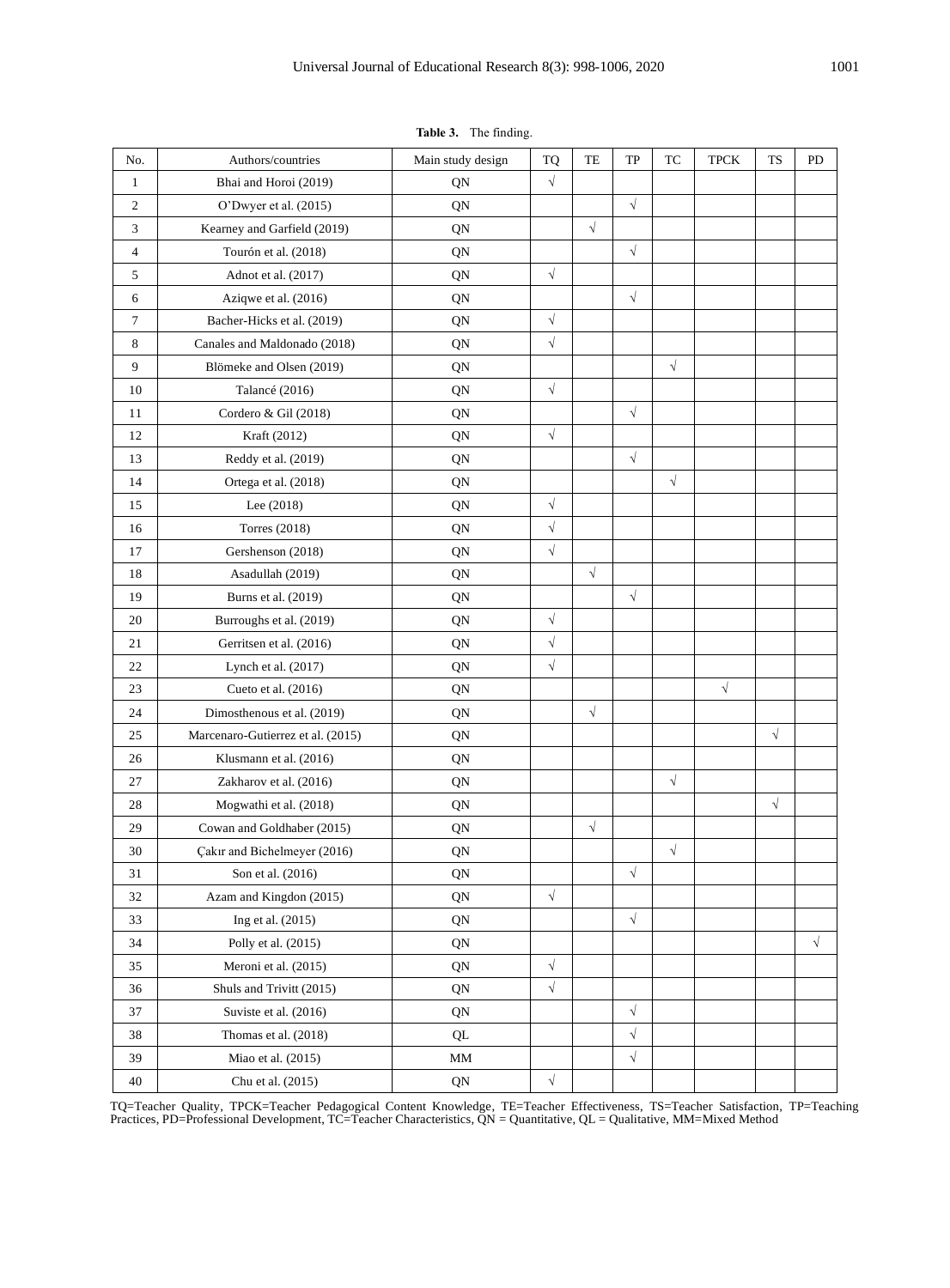## **3.1. Relationship between Teacher Factors and Mathematics Achievement**

This section concentrates on relationship between teacher factors and mathematics achievement such as teacher quality, teacher effectiveness, teaching practices, teacher characteristics, teacher pedagogical content knowledge, teacher satisfaction and professional development.

## 3.1.1. Teacher Quality

A total of 16 of 40 studies focus on teachers' quality with mathematics achievement (Bhai & Horoi 2019; Canales & Maldonado 2018; Talancé 2016; Torres 2018; Gerritsen et al. 2018; Shuls & Trivitt 2015; Gershenson 2018; Azam & Kingdon 2015; Burroughs 2019; Lynch 2017; Lee 2018; Chu et al. 2018; Adnot et al. 2018; Kraft 2015; Meroni et al. 2015; Bacher-Hicks 2019). Some researchers refer teacher quality with similar constructs but some are different. The summary is shown in the Table 4.

**Table 4.** Teacher quality

| Authors (Years)            | Dimension               |  |  |  |
|----------------------------|-------------------------|--|--|--|
| Bhai & Horoi (2019)        | Teacher characteristics |  |  |  |
| Canales & Maldonado (2018) |                         |  |  |  |
| Talancé (2016)             |                         |  |  |  |
| Torres $(2018)$            |                         |  |  |  |
| Gerritsen et al. (2018)    |                         |  |  |  |
| Shuls $&$ Trivitt (2015)   |                         |  |  |  |
| Lee $(2018)$               |                         |  |  |  |
| Gershenson (2018)          | Teacher effectiveness   |  |  |  |
| Azam & Kingdon (2015)      |                         |  |  |  |
| Burroughs (2019)           |                         |  |  |  |
| Lynch (2017)               | Teaching practices      |  |  |  |
| Lee $(2018)$               |                         |  |  |  |
| Chu et al. (2018)          | Teacher qualification   |  |  |  |
| Adnot et al. (2018)        |                         |  |  |  |
| Kraft (2015)               | Teacher turnover        |  |  |  |
| Meroni et al. (2015)       | Teacher skill           |  |  |  |
| Bacher-Hicks (2019)        | Teacher performance     |  |  |  |

Based on the literature review it was found that there are seven dimensions of teacher quality derived from 16 studies. These dimensions are teacher characteristics, teacher effectiveness, teaching practices, teacher qualification, teacher turnover, teacher skill and teacher performance. 6 of 16 studies focus on teacher characteristics. Finding of this review consistent with Goe (2007) that claim teacher quality has defined and measure in many ways.

We also found that each dimension is measured using different elements such as teachers' salary records (Bhai & Horoi 2019; Talancé 2016), teaching experience (Bhai & Horoi 2019; Canales & Maldonado 2018; Talancé 2016; Gerritsen et al. 2018; Shuls & Trivitt 2015), achievement and professional certificates (Bhai and Horoi 2019; Shuls & Trivitt 2015; Talancé 2016), teacher gender (Canales & Maldonado 2018; Talancé 2016; Gerritsen et al. 2018), years of professional experience (Canales & Maldonado 2018), measure post-graduate credential (Canales & Maldonado 2018), measure the institution where the teacher studied (Canales & Maldonado 2018), teacher baccalaureate degree (Canales & Maldonado 2018, Talancé (2016), local teacher (Talancé 2016), teacher training (Talancé 2016), bonus and teacher other work (Talancé 2016). Torres (2018) examine teacher characteristics as mathematics teacher and teaching same student in 9<sup>th</sup> and  $10<sup>th</sup>$  grade.

Finding of the studies found that teacher experience and National Board Certification have positive and significant effect with student achievement (Bhai & Horoi 2019). However, Canales & Maldonado (2018) found teacher experience have non-linear relation with student's achievement. The finding is consistence with others study such as Ayieko et al. (2018), Nkrumah (2018) and Toropova et al. (2019) claim that teacher experience has non-linear relation with student achievement. In addition, Talancé (2016) found that teacher experience and education give little effect on student's mathematics achievement.

Another dimension of teacher quality that found in this review are teacher effectiveness (Lee 2018; Gershenson 2018; Azam & Kingdon 2015), teaching practices (Burroughs 2019; Lynch 2017), teacher qualification (Lee 2018; Chu et al. 2018), teacher turnover (Adnot et al. 2018; Kraft 2015), teacher skill (Meroni et al. 2015) and teacher performance (Bacher-Hicks 2019). This study also found that student teaching by highly qualified teacher has a positive learning outcome (Gershenson 2018).

#### 3.1.2. Teacher Effectiveness

A total of 4 out of 40 studies focus on teacher effectiveness to cope mathematics achievement. The first study from Kearney and Garfield (2019) identifies the effectiveness of teachers from the point of view of students. Item for measuring teacher effectiveness in this study were teachers reach the highest levels of student difficulty, teachers' self-confidence in motivating their students, teachers will give up when students don't want to learn, teachers have no teaching skills, teachers believe that every student can learn and teachers lack the skills to handle discipline problems. The second study from Asadullah (2019) examine teacher effectiveness used value-added model. Cowan and Goldhaber (2015) using teachers certified by the National Board for Professional Teaching Standards (NBPTS) to identify teacher effectiveness. Dimosthenous et al. (2019) investigated teacher effectiveness using model dynamic effectiveness (Creemers & Kyriakides 2009).

Although these studies measure teachers' competence in different ways, it is found that 3 of 4 studies found significant relation with mathematics achievement (Kearney & Garfield 2019; Cowan and Goldhaber 2015; Dimosthenous et al. 2019). Except Asadullah (2019) argues that weaknesses in measurement method.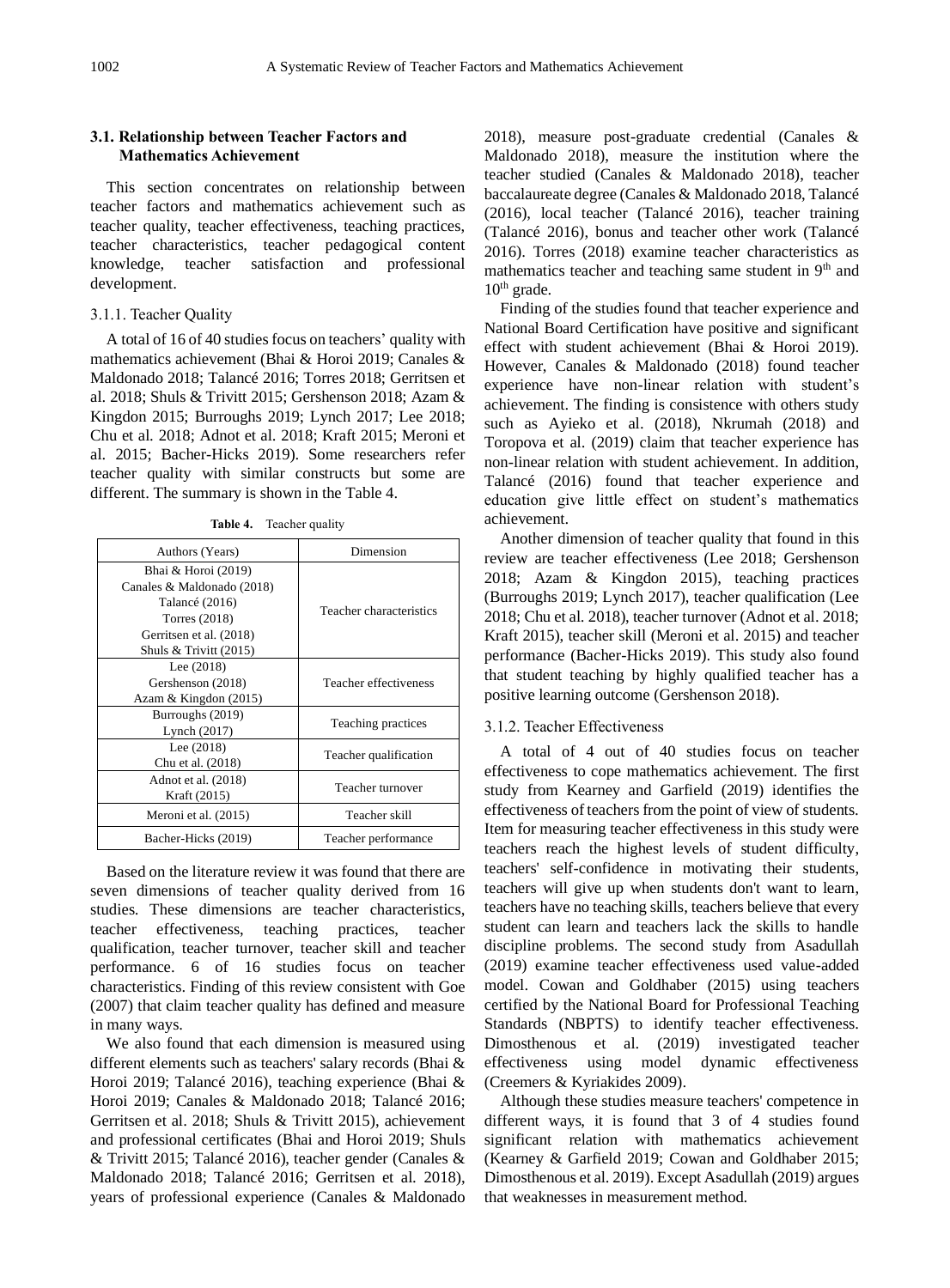### 3.1.3. Teaching Practices

A total of 12 out of 40 studies focus on teaching practice to cope mathematics achievement (O'Dwyer et al. 2015; Tourón et al. (2018); Aziqwe et al. 2016; Cordero & Gil 2018; Reddy at al. 2018; Dimosthenous et al. 2019; Son et al. 2016; Ing et al. 2016; Suviste et al. 2016; Thomas et al. 2018; Miao et al. 2015; Burns et al. 2019).

The results of 11 out of 12 studies found that teacher teaching practices were significantly associated with mathematics achievement (O'Dwyer et al. 2015; Aziqwe et al. 2016; Cordero & Gil 2018; Reddy at al. 2018; Dimosthenous et al. 2019; Son et al. 2016; Ing et al. 2016; Suviste et al. 2016; Thomas et al. 2018; Miao et al. 2015; Burns et al. 2019). While the finding of Tourón et al. (2018) study did not support. Burns et al. (2019) found that teacher feedback-feedforward is related with student's mathematics achievement. Teacher feedback-feedforward will help student to revise their mathematics exercise. It helps student to identify their weakness in certain topic. From that, students can learn from a mistake. this situation will help students improve their understanding and improve mathematical achievement. The results of this study highlight the importance of teacher teaching practices in improving student mathematics achievement.

#### 3.1.4. Teacher Characteristics

A total of 4 out of 40 studies focused on teacher characteristics to cope with students' achievement (Blömeke and Olsen 2019; Ortega et al. 2018; Zakharov et al. 2016; Çakır and Bichelmeyer 2016). Researchers refer teacher characteristics as Table 5.

| Author (Years)                  | Teacher characteristics                                                                                                                                    |  |  |  |  |  |
|---------------------------------|------------------------------------------------------------------------------------------------------------------------------------------------------------|--|--|--|--|--|
| Blömeke and Olsen<br>(2019)     | Teacher education major, teaching<br>experience, professional development,<br>preparedness and instructional quality                                       |  |  |  |  |  |
| Ortega et al. (2018)            | Teacher gender, certification, years of<br>teaching experience, being trained in<br>programs with subject specialization and<br>strong practicum component |  |  |  |  |  |
| Zakharov et al. (2016)          | Teacher test score, teacher gender,<br>teacher education, teacher<br>subject<br>trained, teaching experience, principal<br>reported and school resources   |  |  |  |  |  |
| Cakir and Bichelmeyer<br>(2016) | Instructors' educational credentials.<br>professional experience, and beliefs<br>about the value of the program                                            |  |  |  |  |  |

**Table 5.** Teacher characteristics

The result from Blömeke and Olsen (2019), Ortega et al. (2018) and Zakharov et al. (2016) found significant relation with student's achievement. The finding of the studies consistent with Canales and Maldonado (2018); Talancé (2017) who claim that teacher characteristics is correlated with student's achievement. However, Çakır and Bichelmeyer (2016) found that certain teacher characteristics do not related with student's achievement. The finding of the study similar with Bhai & Horoi (2019) who found that teacher experience and National Board Certification have positive and significant effect on student's achievement but not for advance degree.

### 3.1.5. Teacher Pedagogical Content Knowledge (TPCK), Teacher Satisfaction and Professional Development

A total of 4 out of 40 studies focused on teacher pedagogical content knowledge (Cueto et al. 2016), teacher satisfaction (Marcenaro-Gutierrez et al. 2015; Mogwathi et al. 2018) and professional development (Polly et al. 2015) each. All studies link the variable with student's mathematics achievement. Due to the small number of these elements we have incorporated them.

First teacher factor in this section is TPCK. TPCK is a form of teacher understanding that combines content, pedagogy and learner characteristics in a unique way (Gudmundsdottir & Shulman 1987). It is important for teacher to teach and student learning. A study linking TPCK with mathematical achievement has been conducted in Peru, a developing country. Cueto et al. (2016) analyses one of the areas TPCK which is knowledge of content and students. The result show that TPCK was positively associated with mathematics achievement and the younger male teacher which Spanish speaker had higher PCK score. It shows that the level of TPCK is also influenced by the characteristics of the teacher.

According to Marcenaro-Gutierrez et al. (2015), teacher satisfaction is one of the methods to motivation teacher and become high quality teacher. Teacher satisfaction also one of the teacher factors that researcher identify in student's mathematics achievement study. Marcenaro-Gutierrez et al. (2015) in their study found that teacher satisfaction was significant relationship with student's mathematics achievement. However, Mogwathi et al. (2018) found that teacher job satisfaction has not significant relationship with mathematics achievement. Other researcher must follow up this study to find differences result.

Professional development important for teacher to rise their motivation in teaching. Student achievement will be enhanced when taught by teachers participating in professional development programs (Sample McMeeking et al. 2012). A study of professional development by Polly et al. (2015) found that statistically significant relationship between teacher professional development and student's mathematics achievement. Teachers participating in professional development programs will increase their teachers' mathematical knowledge to teach. In turn, it can be applied to the teaching practice and enhances students' understanding of mathematical learning. Therefore, it is not possible that student mathematics achievement will also increase.

#### **3.2. Discussion**

This study has attempted to systematically analyze the existing literature on relationship teacher factors with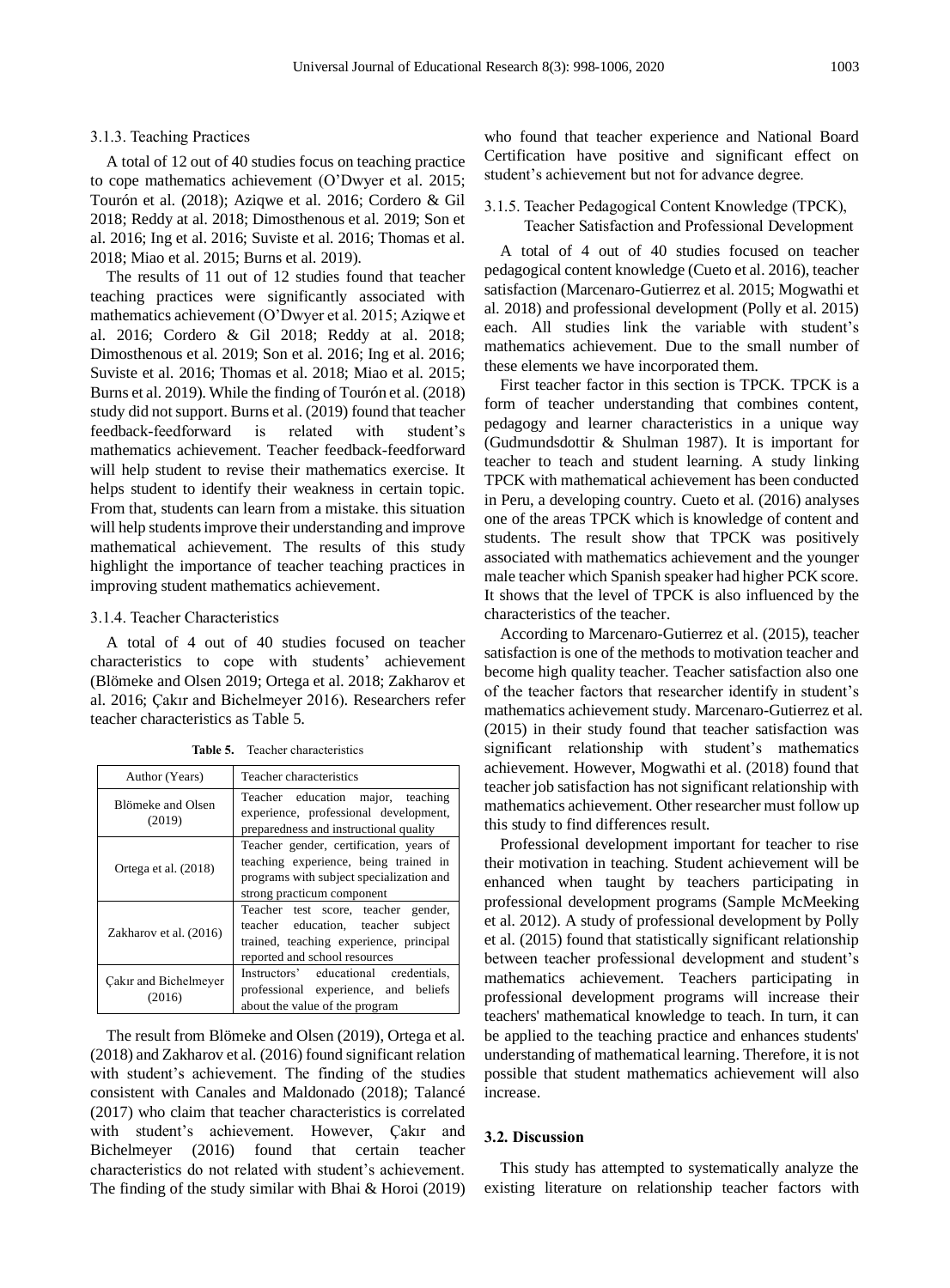mathematics achievement between 2015 until 2019. From the reviews we know that teacher factors are related to mathematic achievement. However, the latest dominant teacher factors that related with mathematics achievement is teacher quality. It highlights the importance of teacher quality in improving mathematics achievement. The finding of this review show that dimension of teacher quality that dominant is teacher characteristic. Although the measurement of teacher quality is different from other researcher but the result still shows the significant result with mathematics achievement. The contribution of this review is to the stakeholder to focus on teacher quality especially in teacher characteristics for rise student's mathematics achievement.

## **3.3. Future Direction**

Most current article in this review are quantitative research. 38 of 40 studies are in quantitative meanwhile two in qualitative and mix-method each. So future research recommended to do qualitative study or mixed-method design. As suggested by the Merriam (2009), qualitative studies can explore, explain and understand research more detail. Also with mixed-method design, a more in-depth explanation may be provided (Creswell & Clark 2018).

The finding has significant arrangement suggestions. The contribution of teacher factors to mathematics achievement needs to be explored in more depth, especially the involvement of quality teachers. The lack of quality research that leads to the teacher quality with mathematical achievement has hindered us from conducting this literature review. Therefore, it is recommended that more quality studies be conducted on this.

## **4. Conclusions**

Studies on student's mathematics achievement have been ongoing since then (Kitsantas et al. 2011; Reynolds & Walberg 1992; Zhou et al. 2020). Among the factors associated with this problem are principal leadership (Shin & Slater 2010), parental (Kilic & Askin 2014), teacher (Bhai & Horoi 2019) and students (Herges et al. 2017). In order to help the stakeholders overcome this problem, many studies exploring teacher factors have been conducted (Bhai & Horoi 2019; Blömeke & Olsen 2019; Boonen et al. 2014; Burns et al. 2019; Woo & Henfield 2016). However, the dominant teacher factor is not known to help distribute information to stakeholder. By using the systematic review, we found that the dominant teacher factor that related with student's mathematics achievement is teacher characteristics from dimension of teacher quality.

The review proposes two proposals for future examinations. To begin with, using academic databases and other search engines such as EBSCOhost, Emerald Full Text, Frost & Sullivan, JSTOR, ERIC and Google Scholar. It is hoped that by increasing the academic database and search engine it will increase the number of previous studies. Second, focus on teacher quality and mathematics achievement of high school students.

# **Acknowledgements**

This research was supported by the grant from the Faculty of Education, Universiti Kebangsaan Malaysia; GG-2019-065.

# **REFERENCES**

- [1] Armstrong, P. 2015. Teacher characteristics and student performance : An analysis using hierarchical linear modelling. South African Journal of Childhood Education 5(2): 123–145.
- [2] Aslam, M. & Kingdon, G. 2011. What can teachers do to raise pupil achievement? Economics of Education Review 30(3): 559–574.
- Aslam, M., Malik, R., Rawal, S., Rose, P., Vignoles, A., & Whitaker, L. (2019). Methodological lessons on measuring quality teaching in Southern contexts, with a focus on India and Pakistan. Research in Comparative and International Education, 14(1), 77-98.
- [4] Ayotola, A. & Adedeji, T. 2009. The relationship between mathematics self-efficacy and achievement in mathematics. Procedia - Social and Behavioral Sciences 1(1): 953–957.
- [5] Azam, M., & Kingdon, G. G. (2015). Assesing teacher quality in India. Journal of Development Economics, 117, 74-83.
- [6] Barni, D., Danioni, F., & Benevene, P. (2019). Teachers' self-efficacy: The role of personal values and motivations for teaching. Frontiers in Psychology, 10(July), 1-7
- [7] Bhai, M., & Horoi, I. (2019). Teacher characteristics and academic achievement. Applied Economic, 00(00), 1-19.
- [8] Blazar, D. 2015. Effective teaching in elementary mathematics: Identifying classroom practices that support student achievement. Economics of Education Review 48: 16–29.
- [9] Blömeke, S., & Olsen, R. V. (2019). Consistency of results regarding teacher effects across subjects, school level, outcomes and countries. Teaching and Teacher Education, 77, 170-182.
- [10] Buddin, R. & Zamarro, G. 2009. Teacher qualifications and student achievement in urban elementary schools. Journal of Urban Economics 66(2): 103–115.http://dx.doi.org/10.1 016/j.jue.2009.05.001.
- [11] Byers, A. I., Cameron, C. E., Ko, M., LoCasale-Crouch, J., & Grissmer, D. W. (2016). What preschool classroom experiences are associated with whether children improve in visuomotor integration?. Early Education and Development, 27(7), 976-1003.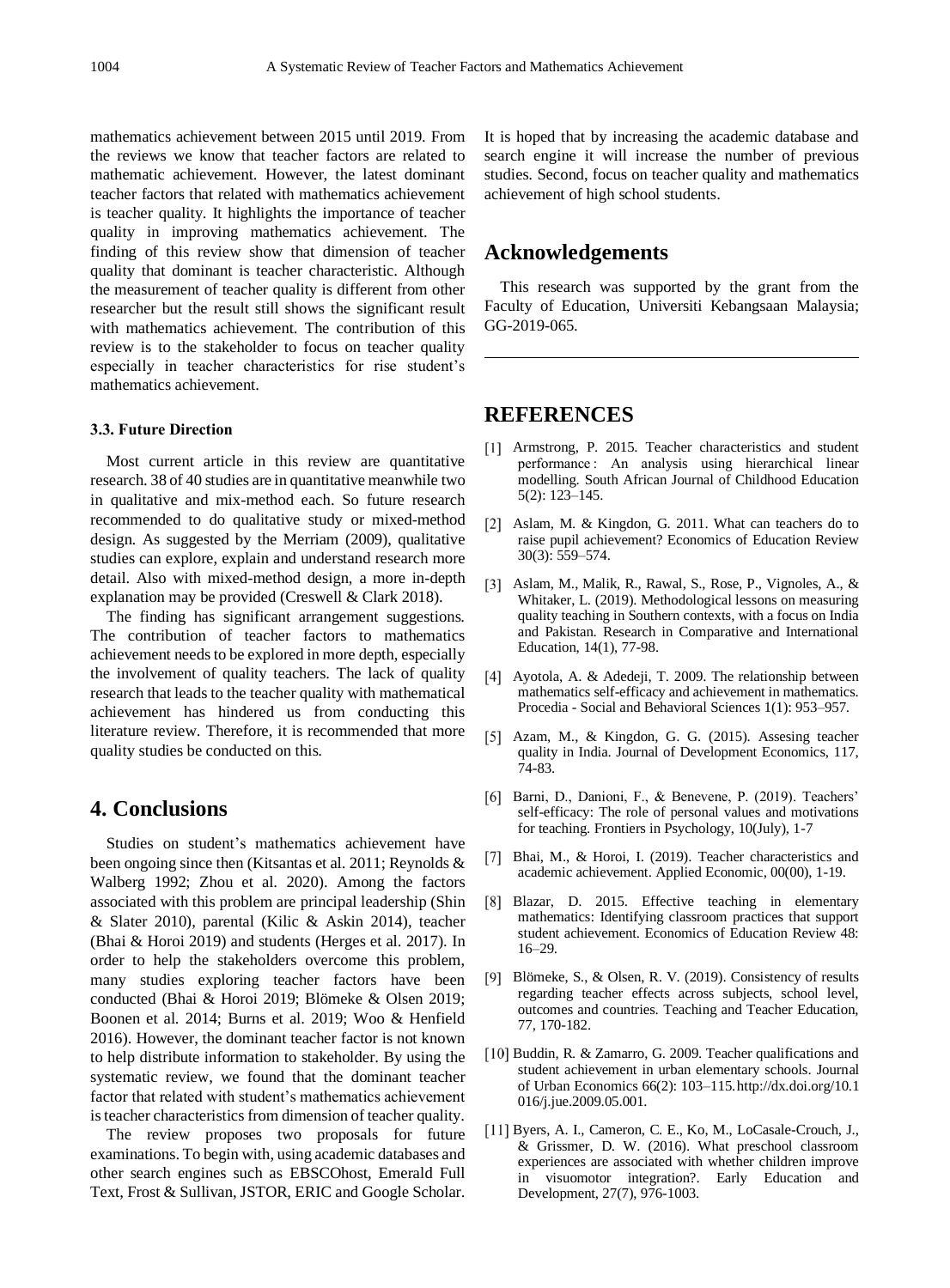- [12] Çakır, H. & Bichelmeyer, B. A. (2016). Effect of teacher professional characteristics on student achievement: an investigation in blended learning environment with standards-based curiculum. Interactive Learning Environments, 24(1), 20-32.
- [13] Campbell, J., Kyriakides, L., Muijs, D. & Robinson, W. 2012. Assessing teacher effectiveness: Developing a differentiated model. Assessing Teacher Effectiveness: Developing a Differentiated Model
- [14] Canales, A. & Maldonado, L. (2018). Teacher quality and student achievement in Chile: Linking teachers' contribution and observable characteristics. International Journal of Educational Development, 60(2018), 33-50.
- [15] Chiu, M. N. (2015). Family inequality, school inequalities, and mathematics achievement in 65 countries: Microeconomiec mechanisms of rent seeking and diminishing margical returns. Teachers College Record, 117(1).
- [16] Chiu, M.M. & Xihua, Z. 2008. Family and motivation effects on mathematics achievement: Analyses of students in 41 countries. Learning and Instruction 18(4): 321–336.
- [17] Cordero, J. M., & Gil, M.  $(2018)$ . The effect of teaching strategies on student achievement: An analysis using TALIS-PISA. Journal of Policy Modeling.
- [18] Cowan, J., & Goldhaber, D. (2016). National board certification and teacher effectiveness: Evidence from Washington State. Journal of Research on Educational Effectiveness, 9(3), 233-258.
- [19] Cueto, S., León, J., Sorto, M.A. & Miranda, A. (2017). Teachers' pedagogical content knowledge and mathematics achievement of students in Peru. Educational Studies in Mathematics, 94(3): 329–345.
- [20] Darling-Hammond, L. 2015. Teacher Quality and Student Achievement. Education Policy Analysis Archives 8(1): 1.
- Firmender, J.M., Gavin, M.K. & McCoach, D.B. 2014. Examining the Relationship Between Teachers' Instructional Practices and Students' Mathematics Achievement. Journal of Advanced Academics 25(3): 214– 236.
- [22] Fitchett, P.G. & Heafner, T.L. (2018). Teacher Quality or Quality Teaching? Eighth Grade Social Studies Teachers' Professional Characteristics and Classroom Instruction as Predictors of U.S. History Achievement. RMLE Online, 41(9), 1–17.
- [23] Fung, D., Kutnick, P., Mok, I., Leung, F., Pok-Yee Lee, B., Mai, Y.Y. & Tyler, M.T. 2017. Relationships between teachers' background, their subject knowledge and pedagogic efficacy, and pupil achievement in primary school mathematics in Hong Kong: An indicative study. International Journal of Educational Research 81: 119–130.
- [24] Gerritsen, S., Plug, E. & Webbink, D. (2016). Teacher Quality and Student Achievement: Evidence From A Sample Of Dutch Twins Sander. Journal of Applied Econometrics.
- [25] Gershenson, S. (2016). Linking Teacher Quality, Student Attendance and Student Achievement. Education Finance and Policy, 1-25.
- [26] Gess-Newsome, J., Taylor, J.A., Carlson, J., Gardner, A.L., Wilson, C.D., Stuhlsatz, M.A.M., Taylor, J.A., Carlson, J., Gardner, A.L., Wilson, C.D. & Stuhlsatz, M.A.M. (2017). Teacher pedagogical content knowledge , practice , and student achievement. International Journal of Science Education, 0(0): 1–20.
- [27] Glover, T.A., Kettler, R.J., Reddy, L.A. & Kurz, A. (2019). Formative Assessment Approaches to Inform Teacher Practices: Key Considerations. Assessment for Effective Intervention, 44(2), 67-68.
- [28] Goe, L. (2007). The Link Between Teacher Quality and Student Outcomes: A Research Synthesis. National Comprehensive Center for Teacher Quality, (October), 1-72.
- [29] Hadley, K.M. & Dorward, J. 2011. Investigating the Relationship between Elementary Teacher Mathematics Anxiety, Mathematics Instructional Practices, and Student Mathematics Achievement. Journal of Curriculum and Instruction 5(2): 27–44.
- [30] Hall, T.J., Hicklin, L.K. & French, K.E. (2017). Relationship of Teacher Training and School Characteristics to Middle School State Assessment Result. Journal of Teaching in Physical Education.
- [31] Hanushek, E.A. & Rivkin, S.G. 2006. Teacher Quality. Handbook of the Economics of Education Vol. 2, hlm. 1051–1078
- [32] Hemmings, B., Grootenboer, P. & Kay, R. 2011. Predicting mathematics achievement: The influence of prior achievement and attitudes. International Journal of Science and Mathematics Education 9(3): 691–705.
- [33] Hill, H.C., Rowan, B. & Ball, D.L. 2005. Effects of teachers' mathematical knowledge for teaching on student achievement. American Educational Research Journal 42(2): 371–406.
- [34] Hynds, A. S., Hindle, R., Savage, C., Meyer, L. H., Penetito, W. & Sleeter, C. (2016). The Impact of the Teacher Professional Development to Reposition Pedagogy for Indigenous Students in Mainstream Schools. The Teacher Educator, 51, 230-249.
- [35] Ing, M., Webb, N. M. Franke, M. L., Turrou, A. C. Wong, J., Shin, N. & Fernandez, C. H. (2015). Student participation in elementary mathematics classroom: the missing link between teacher practices and student achievement?. Educ Stud Math.
- [36] Kearney, W.S. & Garfield, T. 2019. Student Readiness to Learn and Teacher Effectiveness: Two Key Factors in Middle Grades Mathematics Achievement. RMLE Online 42(5): 1–12.https://doi.org/10.1080/19404476.2019.16071 38.
- [37] Kettler, R.J. & Reddy, L.A. (2019). Using Observational Assessment to Inform Professional Development Decisions: Alternative Scoring for the Danielson Framework for Teaching. Assessment for Effective Intervention, 44(2), 69- 80.
- [38] Kitsantas, A., Cheema, J. & Ware, H.W. 2011. Mathematics Achievement: The Role of Homework and Self-Efficacy Beliefs. Journal of Advanced Academics 22(2): 310–339.
- [39] Klusmann, U. & Richter, D. (2016). Teachers' Emotional